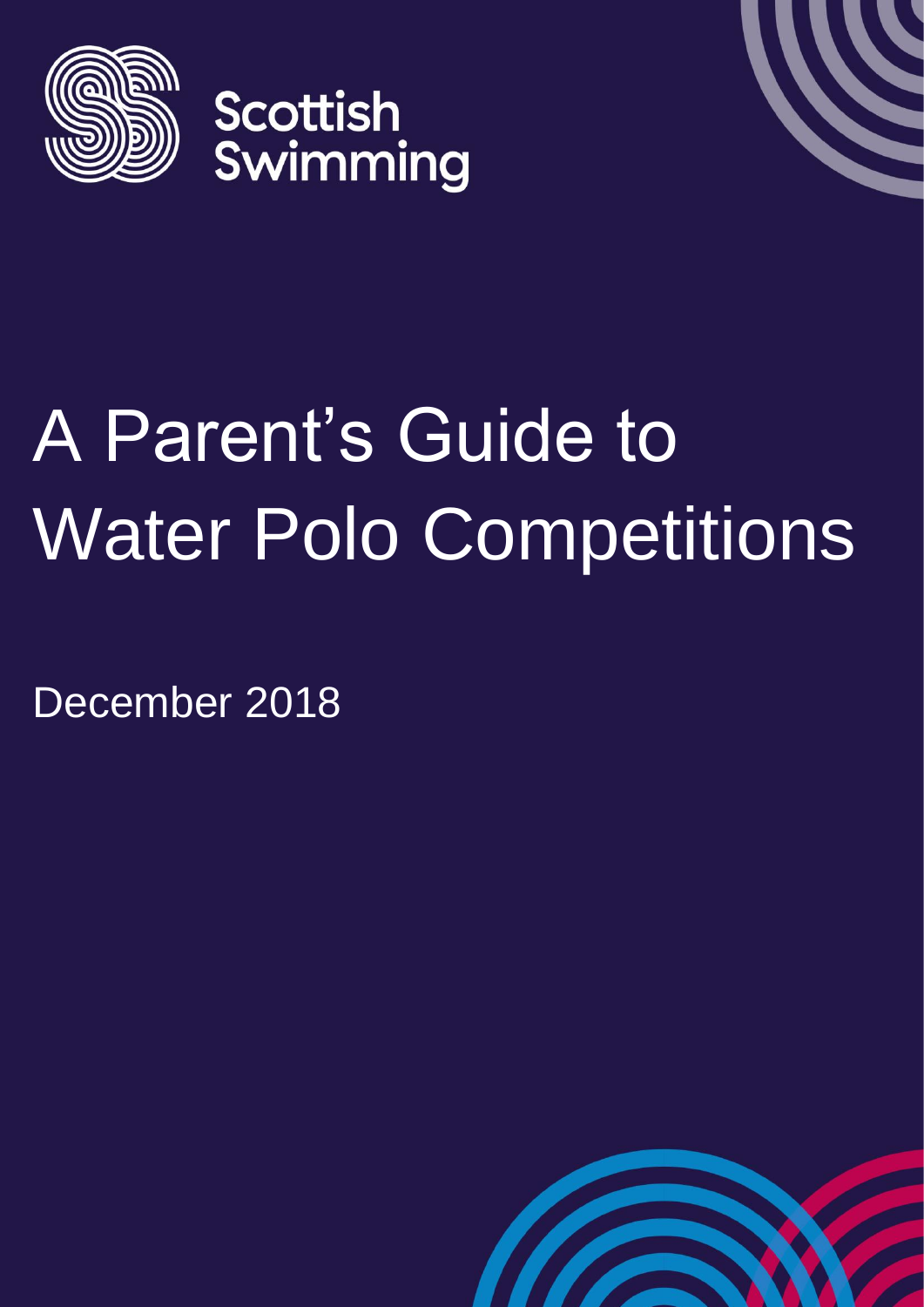

# **Parents' Guide to Water Polo Competitions**

| Section 1:        | Introduction                                       | Page 3 |
|-------------------|----------------------------------------------------|--------|
| <b>Section 2:</b> | Development & Club Competitions                    | Page 3 |
| Section 3:        | <b>District Competitions</b>                       | Page 3 |
| <b>Section 4:</b> | <b>Scottish Competitions</b>                       | Page 4 |
| <b>Section 5:</b> | Visual Timeline of Scottish Competitions 2019-2021 | Page 5 |
| <b>Section 5:</b> | <b>British Competitions</b>                        | Page 5 |
| Section 6:        | <b>International Competitions</b>                  | Page 6 |
| Section 7:        | Volunteering                                       | Page 6 |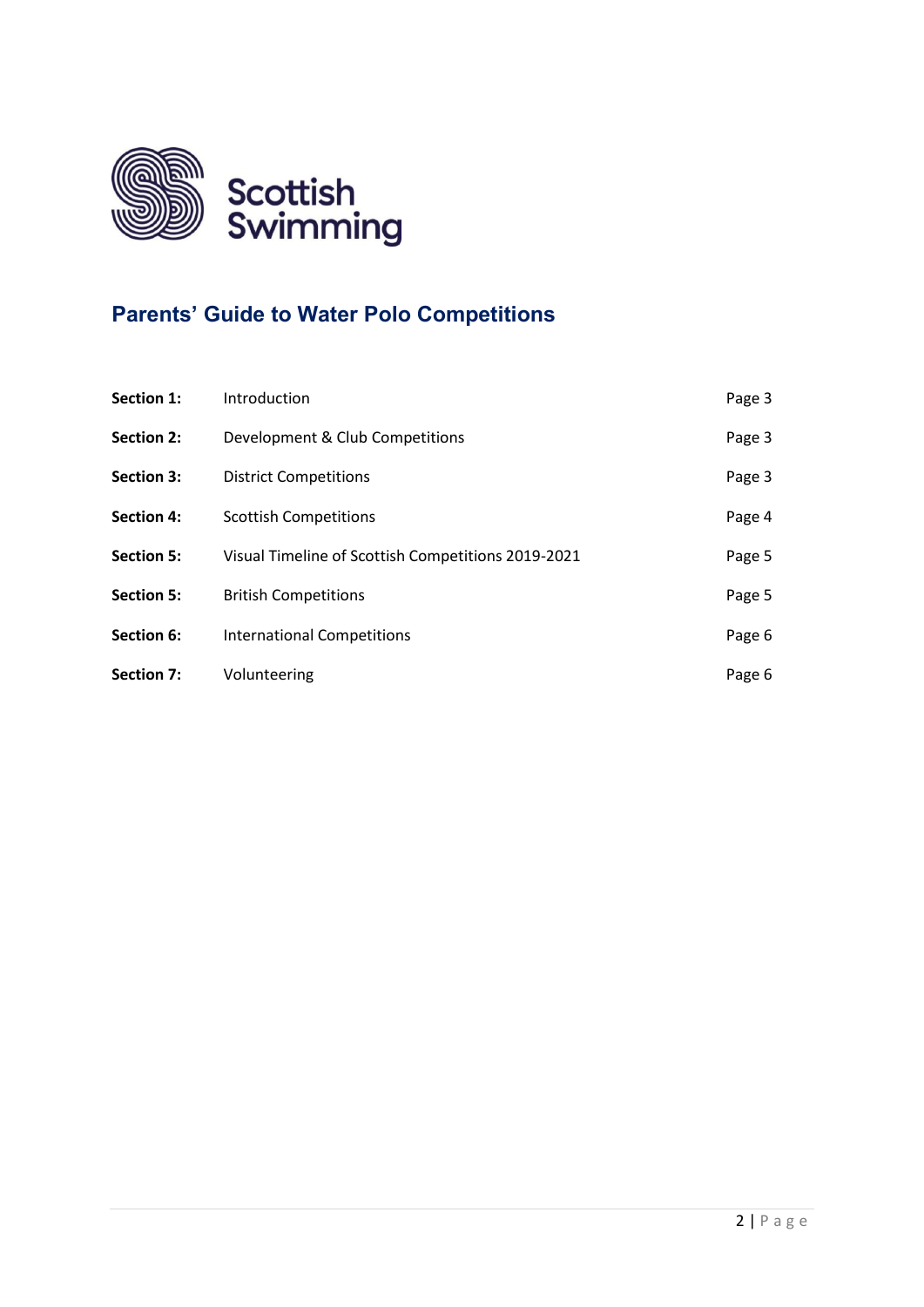# <span id="page-2-0"></span>**INTRODUCTION**

This document explains the available competitions for Scottish Players starting with the typical entry level through to Senior level competition. Volunteers are essential to making these competitions happen – Please read the Volunteer section at end of this document.

# <span id="page-2-1"></span>**DEVELOPMENT & CLUB COMPETITIONS**

#### **Development Tournaments**

Development tournaments are for players new to the sport and are help both regionally and nationally. Typically, teams play a few short games to allow for coaching and learning between games. The pitch size is adapted to what works locally. Most of these competitions are mixed gender teams, but occasionally they are single sex. Usually the ball used is a size 3.

National Development Tournaments are for the following age group:

- Under 13s mixed boys and girls
- National Finals annually for Under 13s mixed boys and girls

#### **Friendlies & Club Tournaments**

Clubs set up "Friendlies" with other clubs for all levels of competition. Likewise, some clubs will host their own tournaments, often with special rules as they see fit to encourage competition.

# <span id="page-2-2"></span>**DISTRICT LEAGUES AND CHAMPIONSHIPS**

Some Districts (especially the West District) hold their own leagues and championships. The competition categories are decided annually by the district water polo Convenor.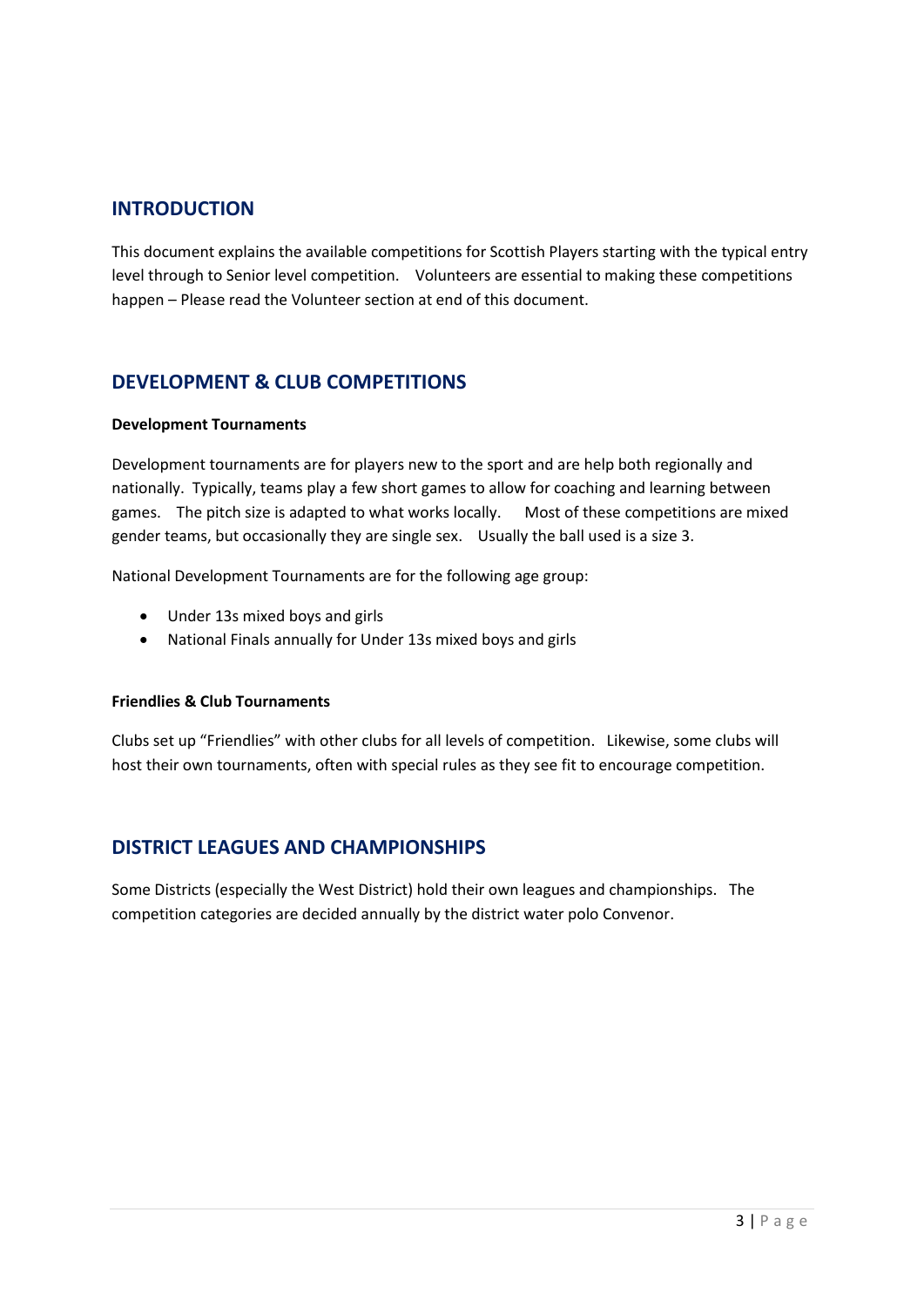# <span id="page-3-0"></span>**SCOTTISH COMPETITIONS**

#### **Scottish National Leagues (SNL) & Scottish Championships**

Six Leagues and Championships are competed for in Scotland. See the following page for a visual timeline of these competitions. Scottish Water Polo is committed to creating gender equity in it's competitions and having a competition pathway to prepare players for higher levels. Thus, Males and Females compete separately in 3 different age divisions each:

- Senior
- Under 19
- Under 16

The Scottish National Leagues commence in August and finish the next calendar year in June.

Scottish Championships age groups match those of the Leagues. This knockout competition is played near the end of the league season with first rounds in spring time and a finals day between April and June.

#### **Player's eligibility**

A player must be registered as a "swimmer" to Scottish Swimming and may compete for only one team for the entire period of each competition. However, through second claiming a player might play for one club in one Scottish competition and another club in a separate Scottish competition during the same year. For example, a 18 year old boy might compete for Club A in the Under 19 boys League and compete for Club B in the Senior Men's League so long as the player is registered with both clubs.

#### **Scottish National Leagues**

Each League's specific format is announced by the Domestic Convenor dependent on the number of teams entering it. The format is often a double round-robin. However, if there are many teams entered, it may split into a top half and a bottom half after a single round-robin. When Universities are entered into the senior leagues, their matches are typically scheduled to be completed by April 1<sup>st</sup>. Each player playing in the leagues pays a £35 annual league fee via their first claim polo club which covers them regardless of how many leagues they compete in.

#### **Scottish Championships (Scottish Cups)**

The Scottish Championships are the premier polo event in Scotland and are traditionally known as the Scottish Cup (The name of the Men's Championship Trophy). Each competition has it's own dedicated trophy. Entered teams are put into a random draw. They then compete in a knockout tournament. Entries are £100 per team and the competition commences in late winter or early spring.

The Championship Finals day is a big event which includes the final two teams from each of the six categories battling for the Championship. Preliminary rounds and Senior semi-finals currently take place at the chosen pool of the first drawn team, though all competitions must take place in deep water pools. Junior Semi-finals occur at neutral venues. Medals are awarded to the Champions & Runner's up.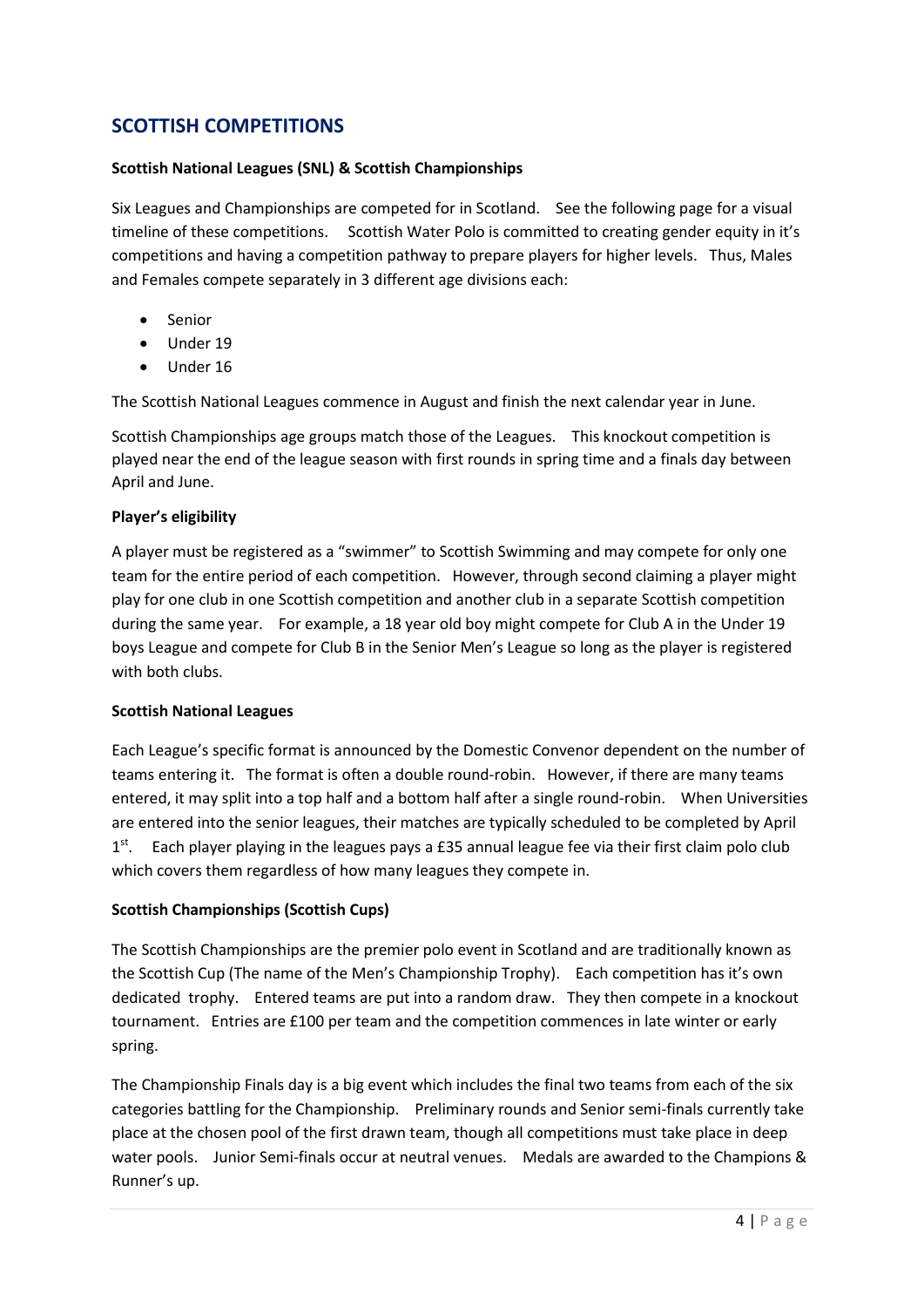#### **Timeline of the Scottish league and championship seasons 2019-2021**



# <span id="page-4-0"></span>**BRITISH LEVEL COMPETITIONS**

#### **Swim England Inter-Regional Championships (IRs)**

This "regional" competition is between British Regions: 8 English Regions, Scotland, Wales and Ireland. Separate Boys and Girls competitions are over one weekend annually typically at these times of year: Girls & Boys Under 14s (December), Girls & Boys Under 18s (January/February), Girls and Boys Under 16 (June/July). Scotland usually enters teams into these competitions as regional "Saltires" Teams.

#### **Swim England National Age Group Championships (NAGS)**

This club competition typically during March and April for Under 19s and Under 17s and in October for Under 15s. Girls and boys compete separately. As there is not a "British Championships" for juniors this is the defacto British Championships as clubs from England, Scotland, Wales and Ireland are invited to enter. Often teams that enter are combined and "superclubs" formed of players from other smaller clubs from a region.